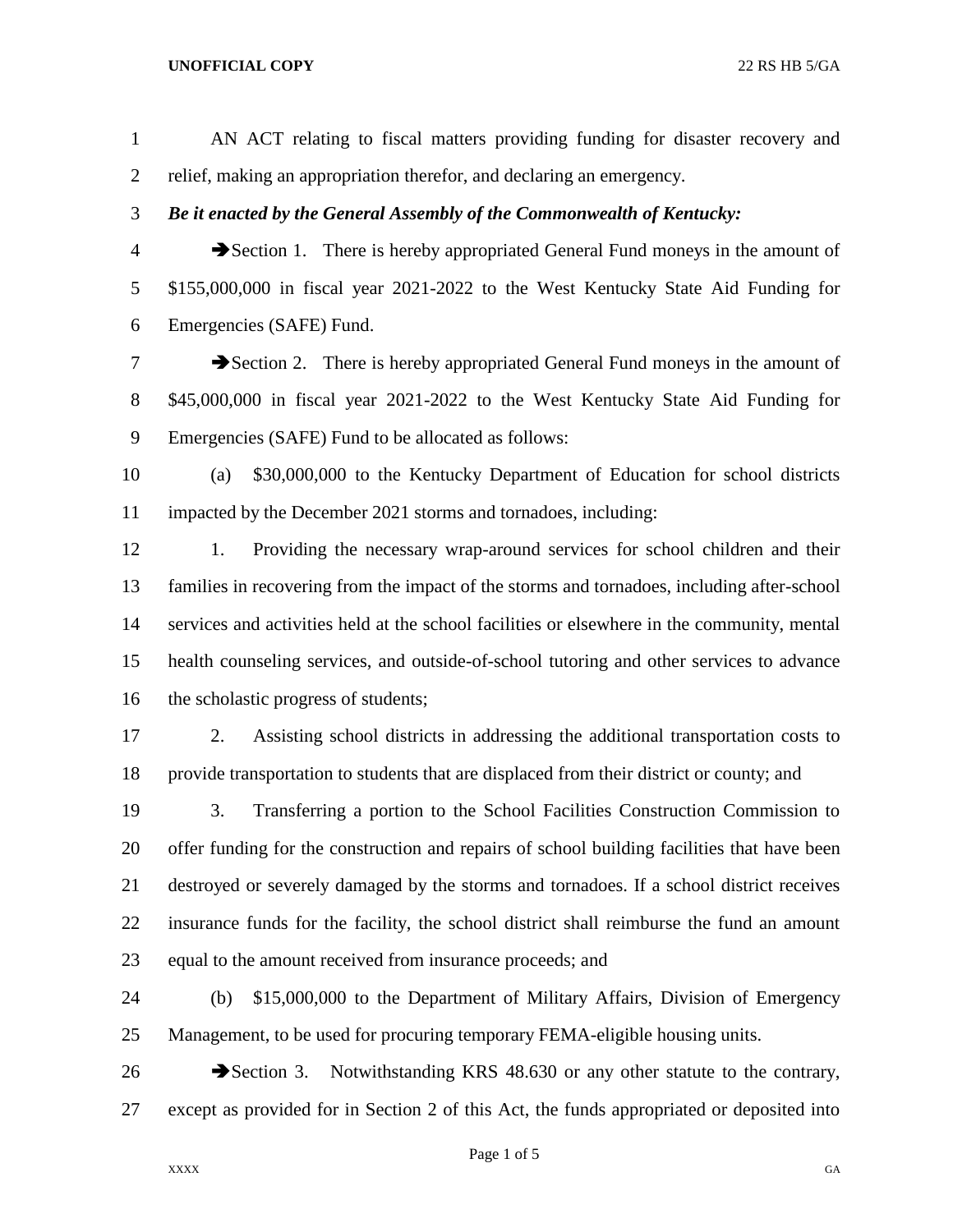| $\mathbf{1}$ | the West Kentucky State Aid Funding for Emergencies (SAFE) Fund shall not be                         |
|--------------|------------------------------------------------------------------------------------------------------|
| 2            | expended, allocated, or appropriated without the express authority of the General                    |
| 3            | Assembly.                                                                                            |
| 4            | SECTION 4. A NEW SECTION OF KRS CHAPTER 39A IS CREATED TO                                            |
| 5            | <b>READ AS FOLLOWS:</b>                                                                              |
| 6            | <b>The West Kentucky State Aid Funding for Emergencies (SAFE) fund is</b><br>$\mathcal{L}(I)$        |
| 7            | established and shall be:                                                                            |
| 8            | <b>Administered by the Department of Military Affairs, Division of Emergency</b><br>$\left(a\right)$ |
| 9            | <b>Management, in accordance with this section;</b>                                                  |
| 10           | A separate fund to provide financial assistance for those impacted by the<br>(b)                     |
| 11           | December 2021 storms and tornadoes that occurred in the west Kentucky                                |
| 12           | region; and                                                                                          |
| 13           | <u>Used to provide financial support to the west Kentucky region to recover</u><br>(c)               |
| 14           | from the devastation caused by the storms and tornadoes.                                             |
| 15           | <b>The Department of Military Affairs or the Division of Emergency Management</b><br>(2)             |
| 16           | shall not publicly advertise or solicit contributions from the general public that                   |
| 17           | could potentially impact fundraising efforts of not-for-profit disaster relief                       |
| 18           | <i>agencies.</i>                                                                                     |
| 19           | The fund may receive state appropriations, gifts, grants, federal funds, and any<br>(3)              |
| 20           | other funds both public and private.                                                                 |
| 21           | Moneys in the fund as of June 30, 2022, and June 30, 2023, shall not lapse and<br>(4)                |
| 22           | shall carry forward until June 30, 2024.                                                             |
| 23           | Any interest earnings of the fund shall become a part of the fund and shall not<br>(5)               |
| 24           | <u>lapse.</u>                                                                                        |
| 25           | Eligibility to receive financial support from the fund shall be limited to a:<br>(6)<br>(a)          |
| 26           | urban-county<br><i>consolidated</i><br><i>local</i><br>City,<br>government,<br><u>I.</u><br>county,  |
| 27           | government, unified local government, or charter county government;                                  |

Page 2 of 5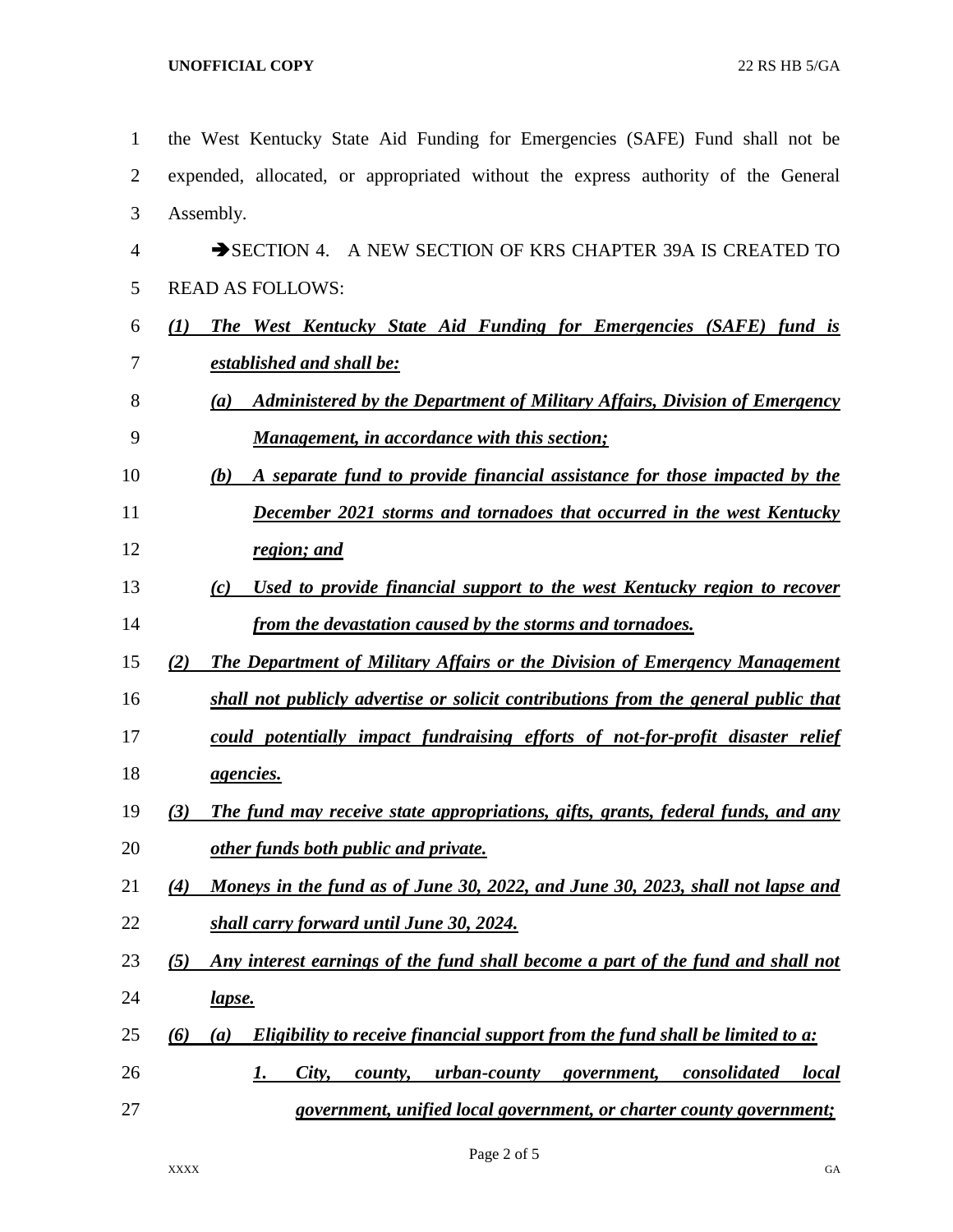| 1  |     | <b>Nonprofit or public utility service provider;</b><br>2.                             |
|----|-----|----------------------------------------------------------------------------------------|
| 2  |     | <b>State agency; or</b><br>3.                                                          |
| 3  |     | <b>School district;</b>                                                                |
| 4  |     | that has disaster-related needs as a result of the devastation experienced             |
| 5  |     | from the December 2021 storms and tornadoes.                                           |
| 6  | (b) | An eligible recipient may receive moneys for expenses to provide disaster              |
| 7  |     | <u>and recovery relief if the recipient:</u>                                           |
| 8  |     | Is located in the areas named in a Presidential Declaration of                         |
| 9  |     | <b>Emergency relating to the storms and tornadoes that occurred in</b>                 |
| 10 |     | December 2021; and                                                                     |
| 11 |     | Has disaster-related needs in response to the storms and tornadoes<br>2.               |
| 12 |     | that occurred in December 2021.                                                        |
| 13 | (c) | <b>Eligible expenses shall be those used to support disaster and recovery relief,</b>  |
| 14 |     | <i>including but not limited to:</i>                                                   |
| 15 |     | <b>Replacement or renovation of public buildings damaged by the storms</b><br>I.       |
| 16 |     | <u>and tornadoes;</u>                                                                  |
| 17 |     | <u>Reimbursement for services, personnel, and equipment provided</u><br>2.             |
| 18 |     | during the response and recovery to communities impacted by the                        |
| 19 |     | storms and tornadoes;                                                                  |
| 20 |     | <b>Funding to cities, counties, and publicly owned utilities for the costs of</b><br>3 |
| 21 |     | replacement or repair of publicly owned buildings and their contents                   |
| 22 |     | due to the damage from the storms and tornadoes;                                       |
| 23 |     | Assistance to cities and counties for expenses related to planning<br>4.               |
| 24 |     | efforts for rebuilding and recovering from the damage;                                 |
| 25 |     | <u>5.</u><br>Assistance to utilities serving Graves, Caldwell, Muhlenberg, and         |
| 26 |     | <b>Hopkins Counties for resilient response and future risk reduction</b>               |
| 27 |     | through the burying of utility wires that will enhance power reliability,              |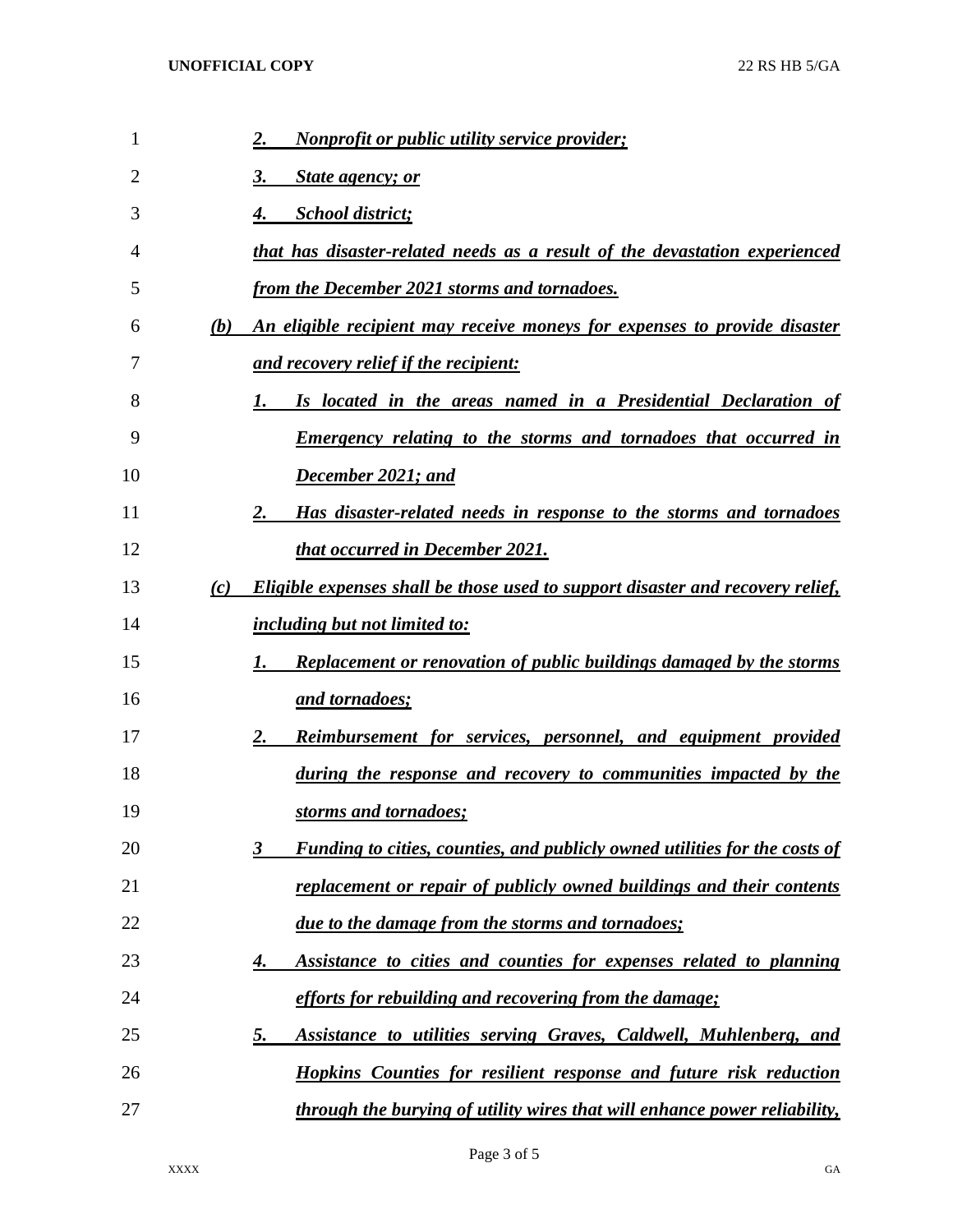| 1  | reduce power loss, and lessen risk to human life; and                                        |
|----|----------------------------------------------------------------------------------------------|
| 2  | <b>Assistance to support disaster recovery and relief needs of local school</b><br>6.        |
| 3  | districts, including but not limited to:                                                     |
| 4  | <b>Financial support for school districts that will experience a</b><br>а.                   |
| 5  | default in bond payments; and                                                                |
| 6  | b.<br><b>Financial support to assist school districts with building needs.</b>               |
| 7  | <b>Each recipient of moneys from the fund, including any agency of Kentucky state</b><br>(7) |
| 8  | <u>government, shall:</u>                                                                    |
| 9  | Timely apply for federal emergency disaster grant assistance, other<br>(a)                   |
| 10 | <u>financial disaster assistance, and insurance proceeds; and</u>                            |
| 11 | Adhere to the terms of the fund regarding reimbursement to the<br>(b)                        |
| 12 | <u>Commonwealth if funds from other sources are subsequently received after</u>              |
| 13 | <i>the receipt of financial assistance from the state.</i>                                   |
| 14 | (8)<br>Moneys in the fund may be used for the advancement of moneys to cities<br>(a)         |
| 15 | and counties experiencing strained fiscal liquidity while awaiting                           |
| 16 | <u>reimbursement from federal emergency management assistance</u><br><b>or</b>               |
| 17 | <i>insurance claims.</i>                                                                     |
| 18 | <b>Reimbursement of the advancement under paragraph (a) of this subsection</b><br>(b)        |
| 19 | shall:                                                                                       |
| 20 | <b>Be determined by the Department for Local Government's state-local</b>                    |
| 21 | finance officer; and                                                                         |
| 22 | Include a quarterly accounting of the advancement released and the<br><u>2.</u>              |
| 23 | <u>outstanding balance through June 30, 2024.</u>                                            |
| 24 | (9)<br>If a recipient of moneys from the fund subsequently receives moneys from<br>(a)       |
| 25 | any other source, the recipient shall reimburse the Commonwealth for the                     |
| 26 | <u>amount of the moneys received from the fund.</u>                                          |
| 27 | All moneys reimbursed to the Commonwealth under paragraph (a) of this<br><u>(b)</u>          |